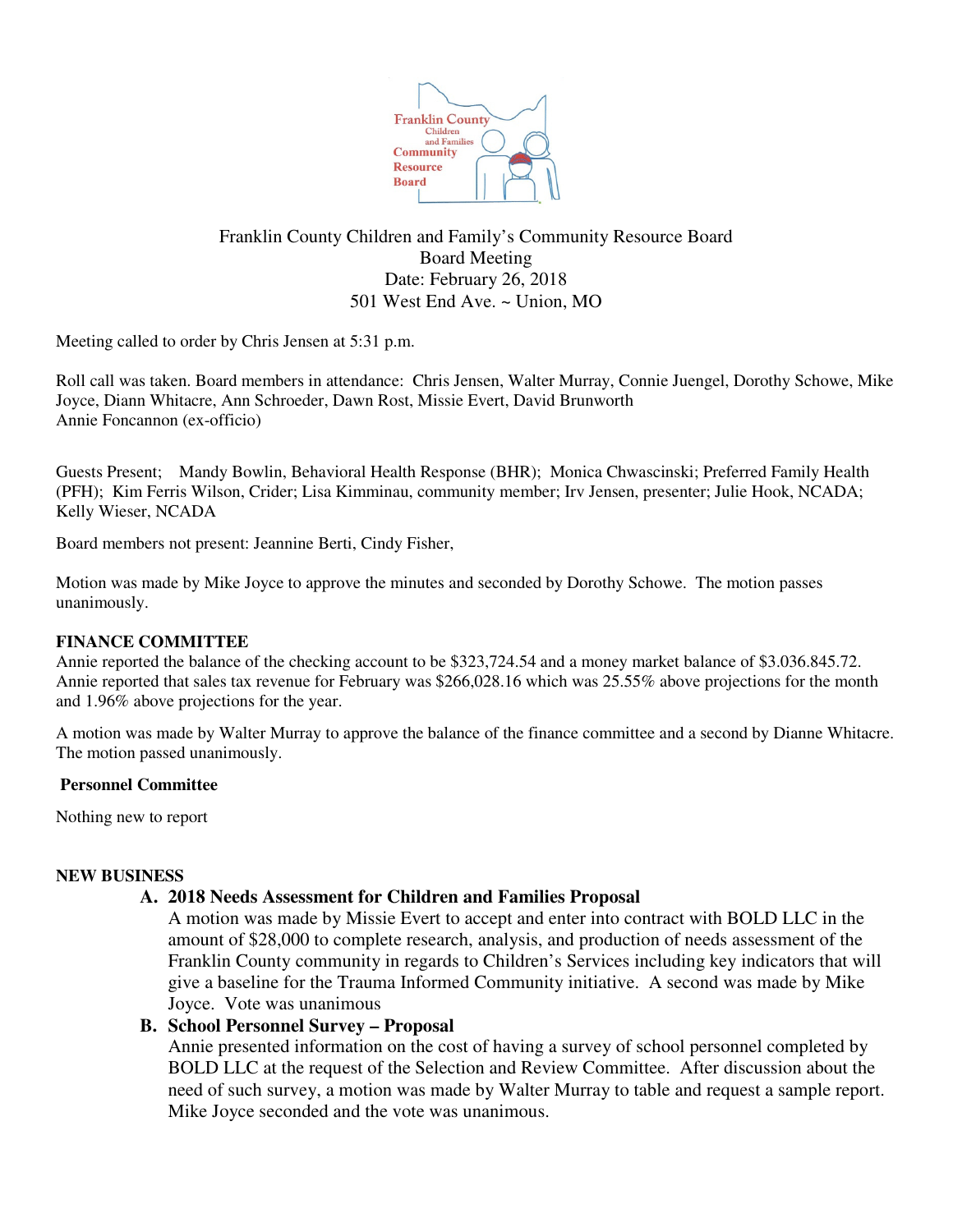# **C. County-wide Resource Development, Promotion, and Recruitment and Organizational Development including Strategic Planning, Board Development and Marketing Efforts - Proposal**

Chris Jensen recused himself and left the board room for this portion of the meeting due to conflict of interest. Walter Murray assumed the chairing of the meeting. Annie explained the need for a county-wide effort to assist in the development, promotion and recruitment of qualified candidates for open positions in the mental health and social services field. Many funded agencies and partner organizations have had open positions that they have found it difficult to find qualified candidates for. This has been an on-going problem for several years across the children's services sector. Annie also presented information in regards to the need to provide assistance to some of the newer non-profit organizations in strategic planning, board development, and outreach/marketing efforts, as the FCCRB has done in the past. Namely, Jireh Ministries, and Life House Center being the newest organizations would benefit from assistance. Annie introduced Irv Jensen, who provided a proposal for these services. Irv outlined his plan to help tackle these pressing matters.

A motion was made by Dawn Rost for Jensen Consulting to move forward with the plan presented. Ann Schroeder seconded with passage of nine – Yeas with Chirs Jensen abstaining. After vote was taken, Chris rejoined the meeting.

## **D. Leader in Me – Continued growth and development**

A motion was made by Dawn Rost to allocate up to \$40,000 for a county wide "Leader in Me" training to be held for- phase 1- new hire teachers, administrators and paras of schools that already participate in the Leader in Me program, if space permits phase 2 being asking support staff and new schools to join in. Missie Evert will be coordinating this project. Mike Joyce seconded the motion and the vote was unanimous.

### **OLD BUSINESS**

Marketing and Outreach Efforts - Annie reported that posters are in and being distributed. Annie has learned that shorter 3-4 day pushes are more effective on Facebook. She will continue. Dorothy Showe reported on the County media plan that is being coordinated. Monthly radio interviews that are happening on the third Wednesday of the month are going well.

Annie reported on the Trauma Informed Community Initiative. The save the date cards for the April 6<sup>th</sup> Trauma informed Community Event have went out. Heather Forbes will be doing 6 hours of training. The event will be held at the Union High School Fine Arts Center. Attendees will be paying for their lunch. It can be ordered beforehand, brought or they can leave campus. The Trauma Informed Committee decided to call the initiative 'Franklin County Cares'. April 6<sup>th</sup> will also be the big community Kick Off and Unveiling of the Trauma Informed Community Effort.

# **Executive Director's Report**

Nothing more to report

### **Announcements**

## **Selection and Review Committee**

Motion was made by Walter Murray to go into closed session pursuant to RSMo 6210.021 Section 12 of the Franklin County Children and Families Community Resource Board. The purpose of which is to evaluate request for funding and make determinations on future contract for services. Seconded by Dawn Rost. Roll Call vote was taken Chris Jensen-YEA, Walter Murray-YEA, Connie Juengel-YEA, Dorothy Schowe-YEA, Mike Joyce-YEA, Dianne Whitacre-YEA, Ann Schroeder-YEA, Dawn Rost-YEA, Missie Evert-YEA, David Brunworth-YEA.